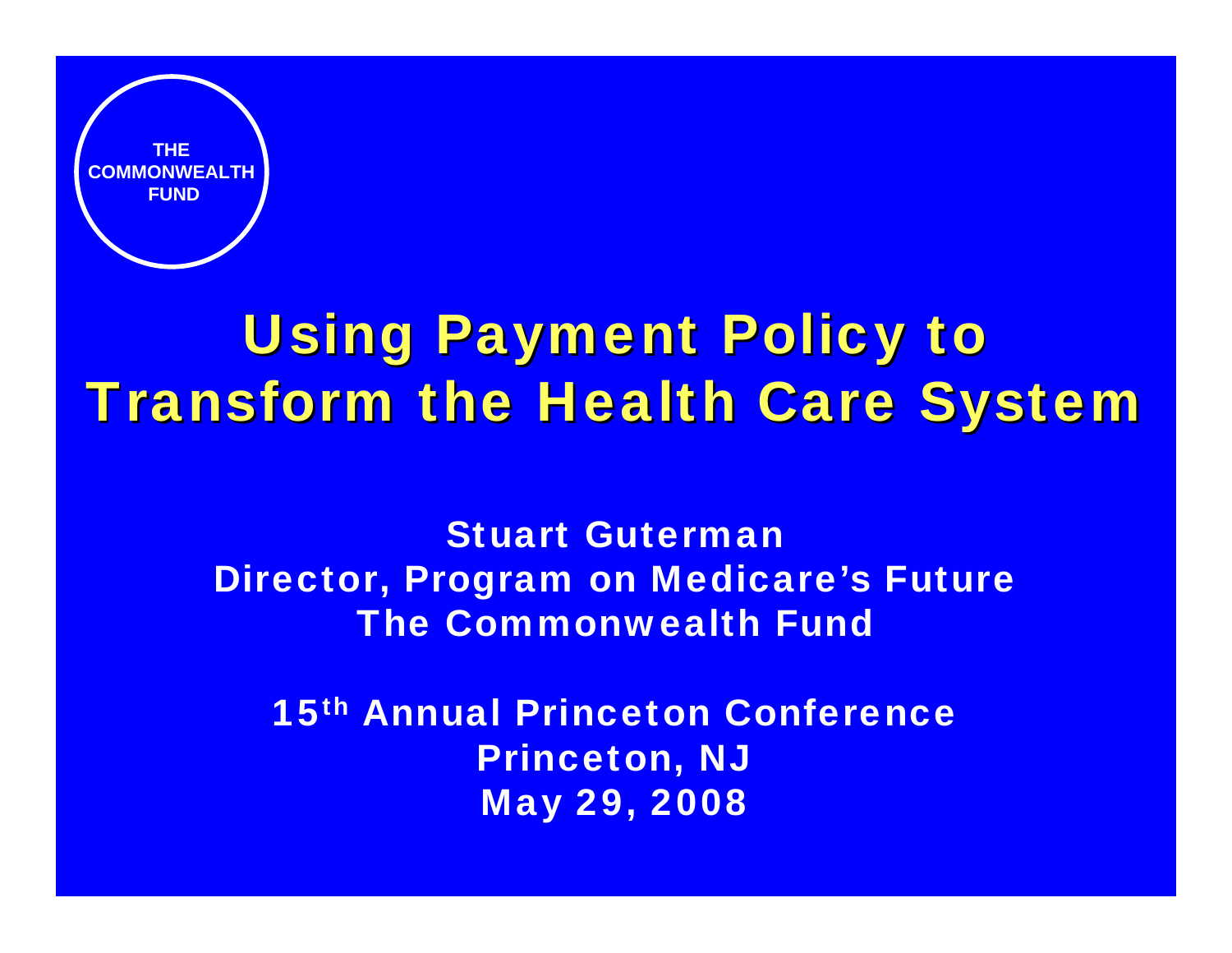# We have the most expensive health care system in the world

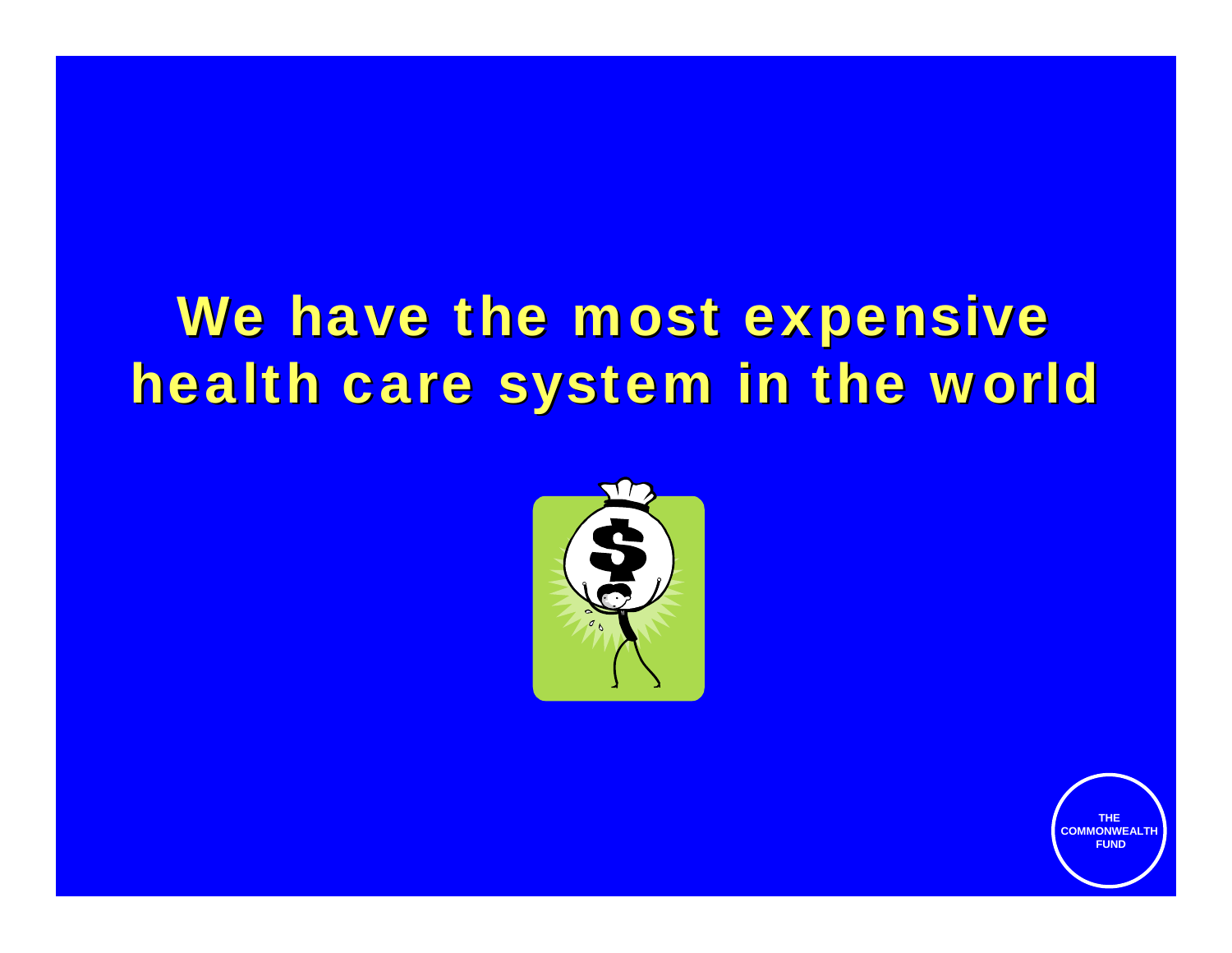### **International Comparison of Health Spending,** 1980–2005

### Average spending on health per capita (\$US PPP)

#### Total health expenditures as percent of GDP

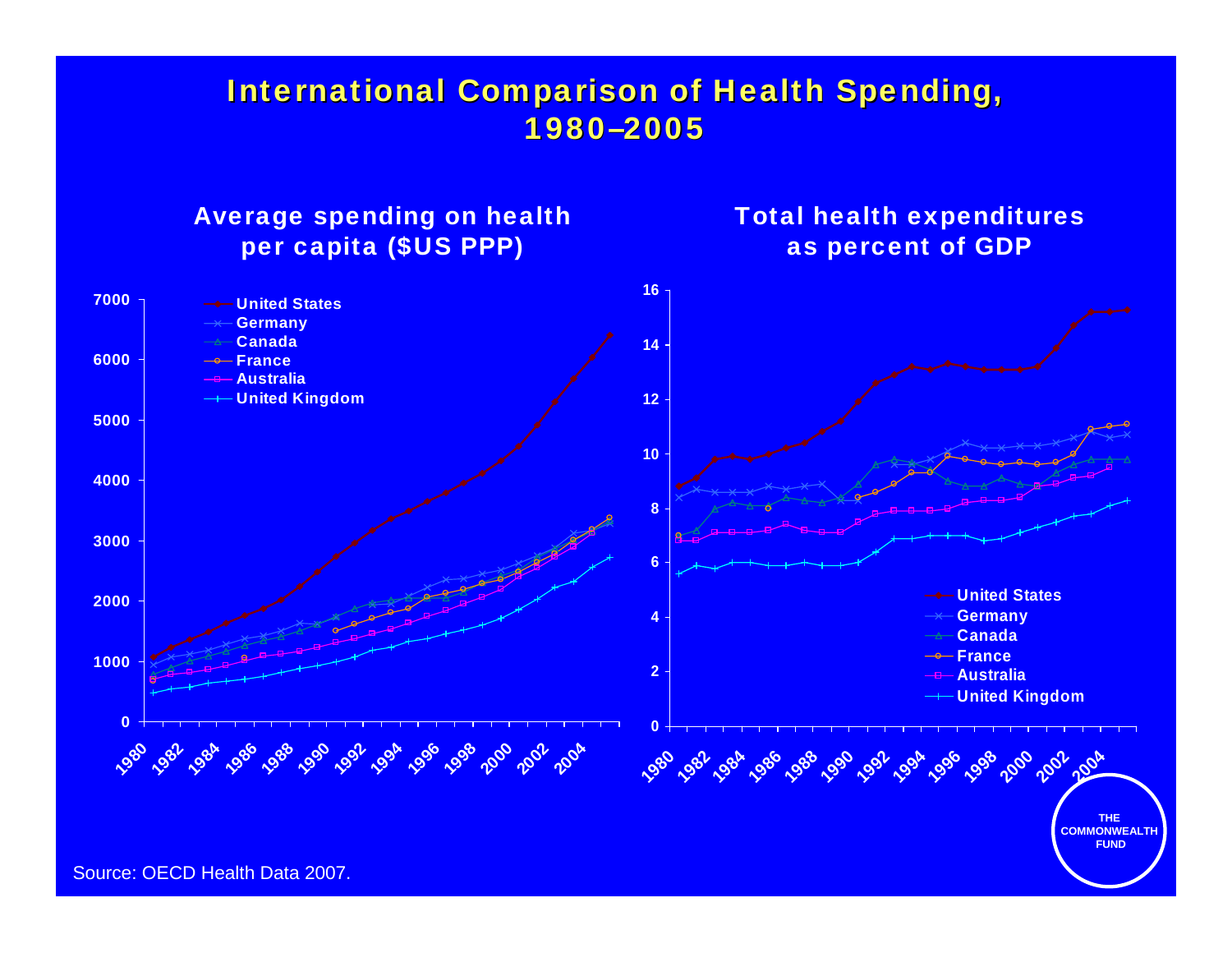### **Total National Health Expenditures,** 2008 –2017 Projected and Various Scenarios 2017 Projected and Various Scenarios

#### Dollars in trillions



\* Selected individual options include improved information, payment reform, and public health. Source: Based on projected expenditures absent policy change and Lewin estimates.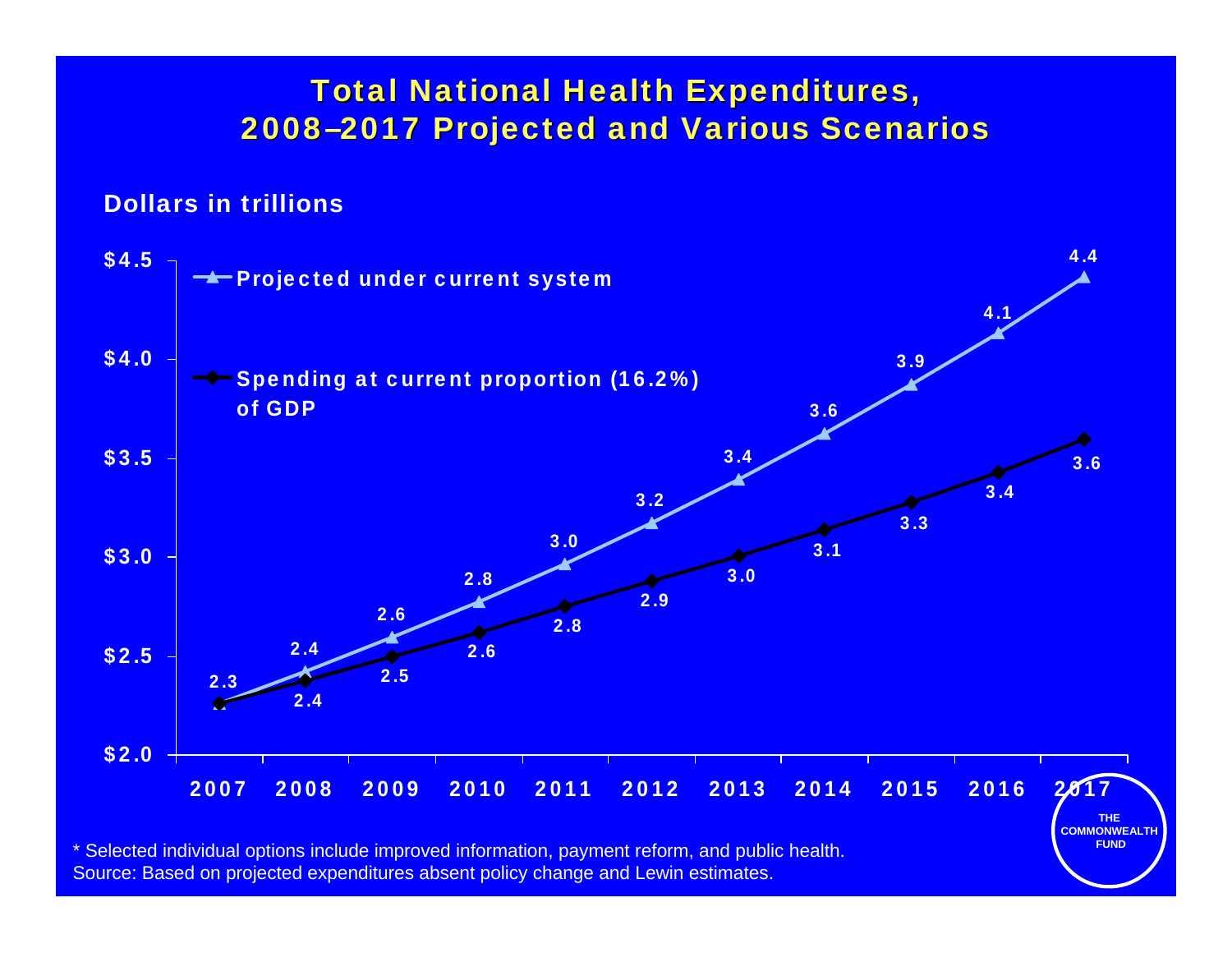### **Cumulative Changes in Annual National Health Expenditures** and Other Indicators, 2000–2007

#### Percent change



**THE COMMONWEALTHFUND**Notes: Data on premium increases reflect the cost of health insurance premiums for a family of four/the average premium increase is weighted by covered workers. \* 2007 national health expenditures and out-of-pocket spending are projections. Sources: Health insurance premiums and workers' earnings from Henry J. Kaiser Family Foundation/Health Research and Educational Trust *Employer Health Benefits: 2007 Annual Survey* (Menlo Park, CA and Chicago, IL: Henry J. Kaiser Family Foundation and Health Research and Educational Trust, 2007); National health expenditures and out-of-pocket spending calculated from National Health Expenditure data available from the Centers for Medicare & Medicaid Services at http://www.cms.hhs.gov/NationalHealthExpendData/, accessed May 4, 2008.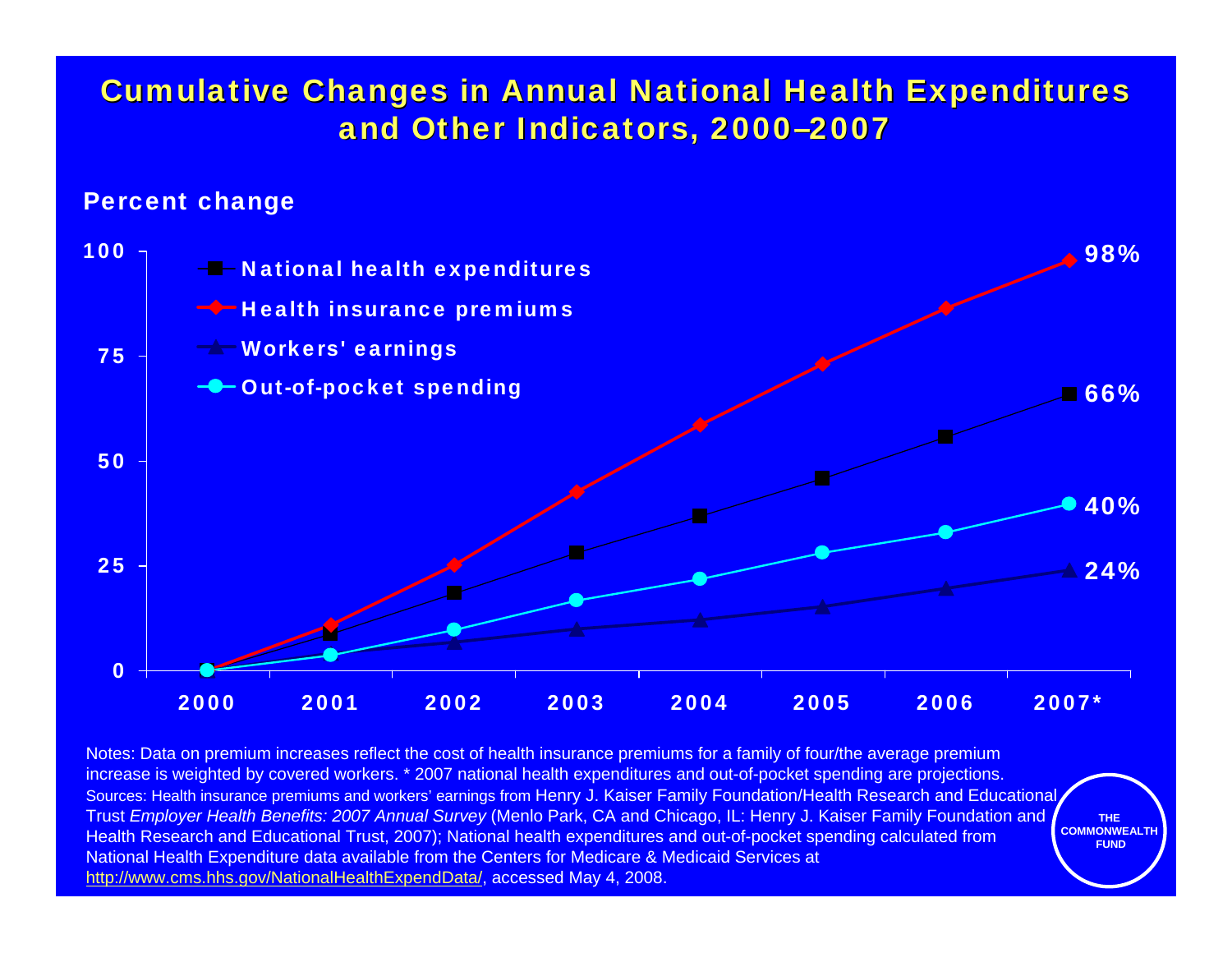# But how do we stack up in terms of access and quality?

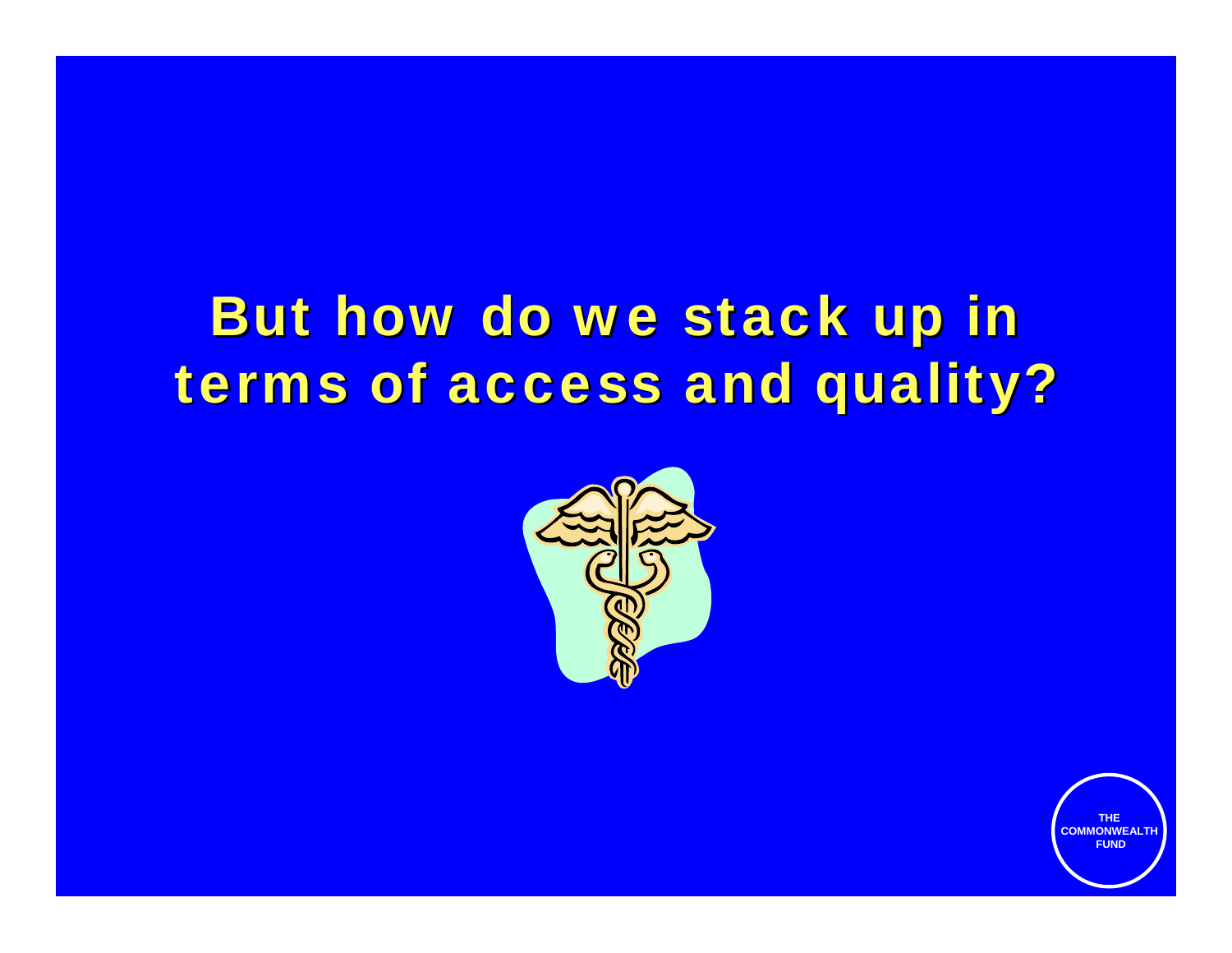### How the U.S. Health System Scores on Dimensions of a High Performance Health System

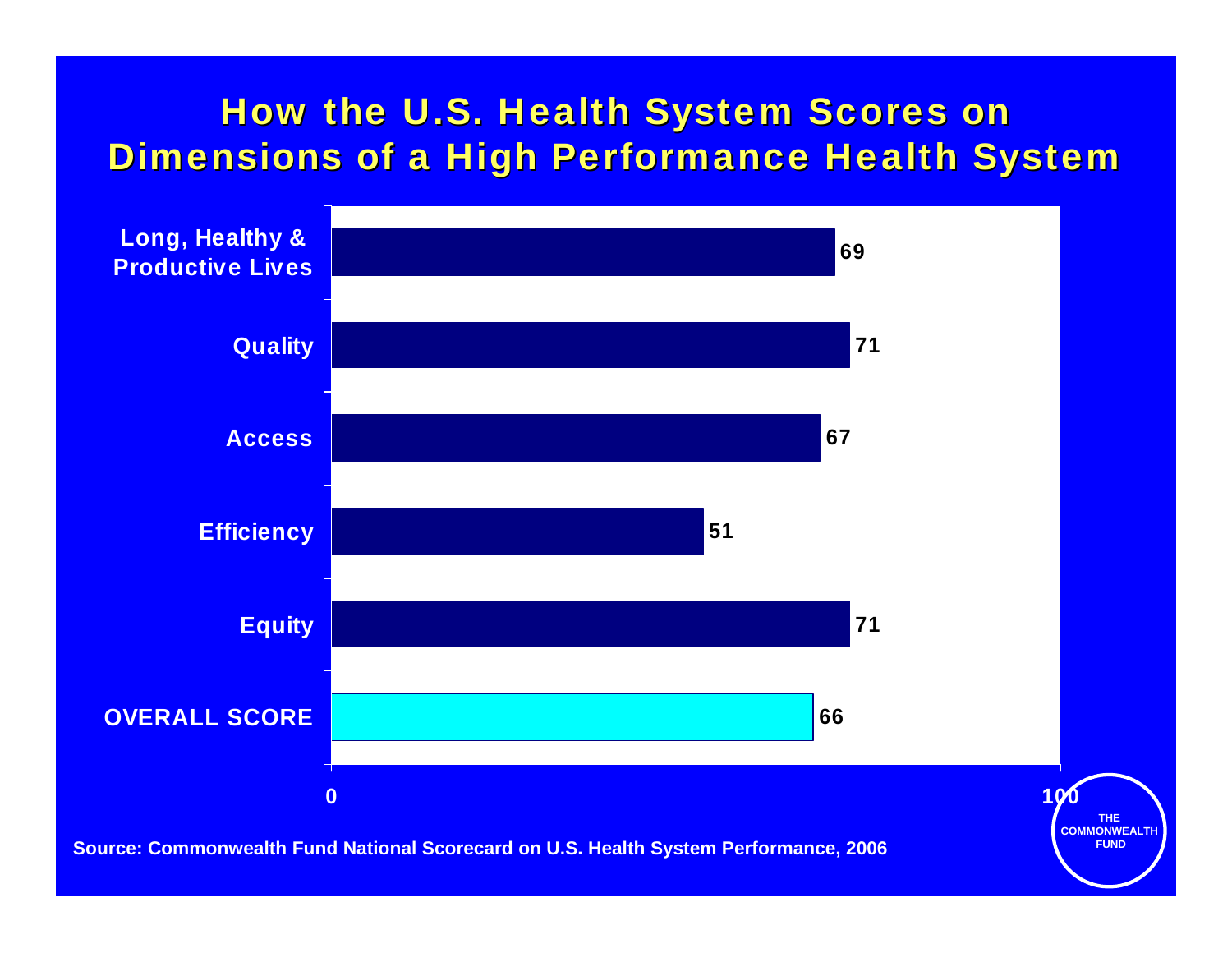# How can we 'bend the curve'?

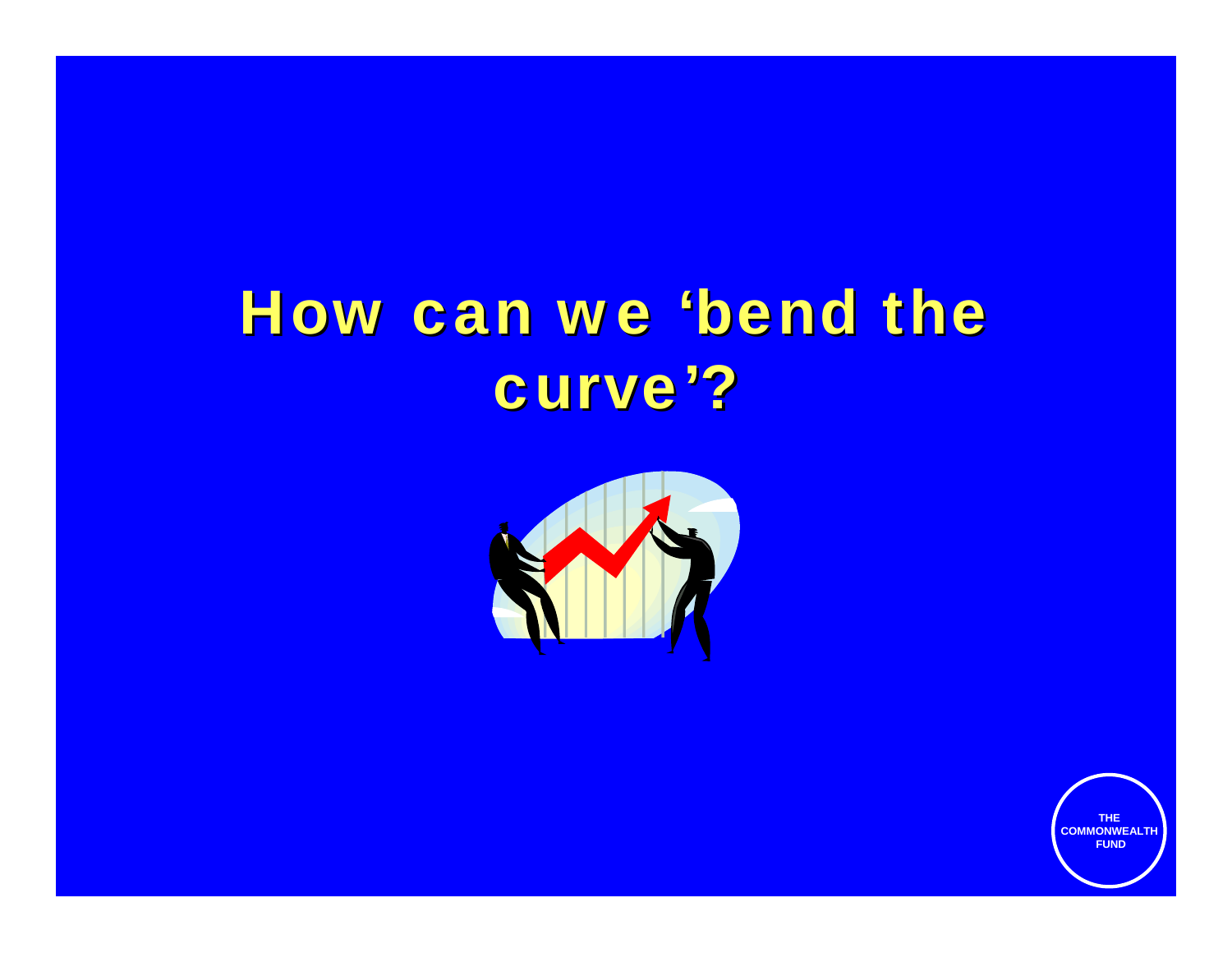## **System Reform**

- $\bullet$  Accountability: Quality standards and quality reporting
	- Physicians, hospitals, integrated delivery systems electing global payment must be accredited/certified as capable of assuming accountability for bundled services and meeting quality standards
	- All providers must report quality measures, with more comprehensive outcome and care coordination metrics for providers assuming accountability for bundled services
	- Payment rewards for quality and outcome results
	- Greater organization and accountability reap greater rewards
- $\bullet$  Transparency – Medicare publishes quality, accountability, and provider profile information

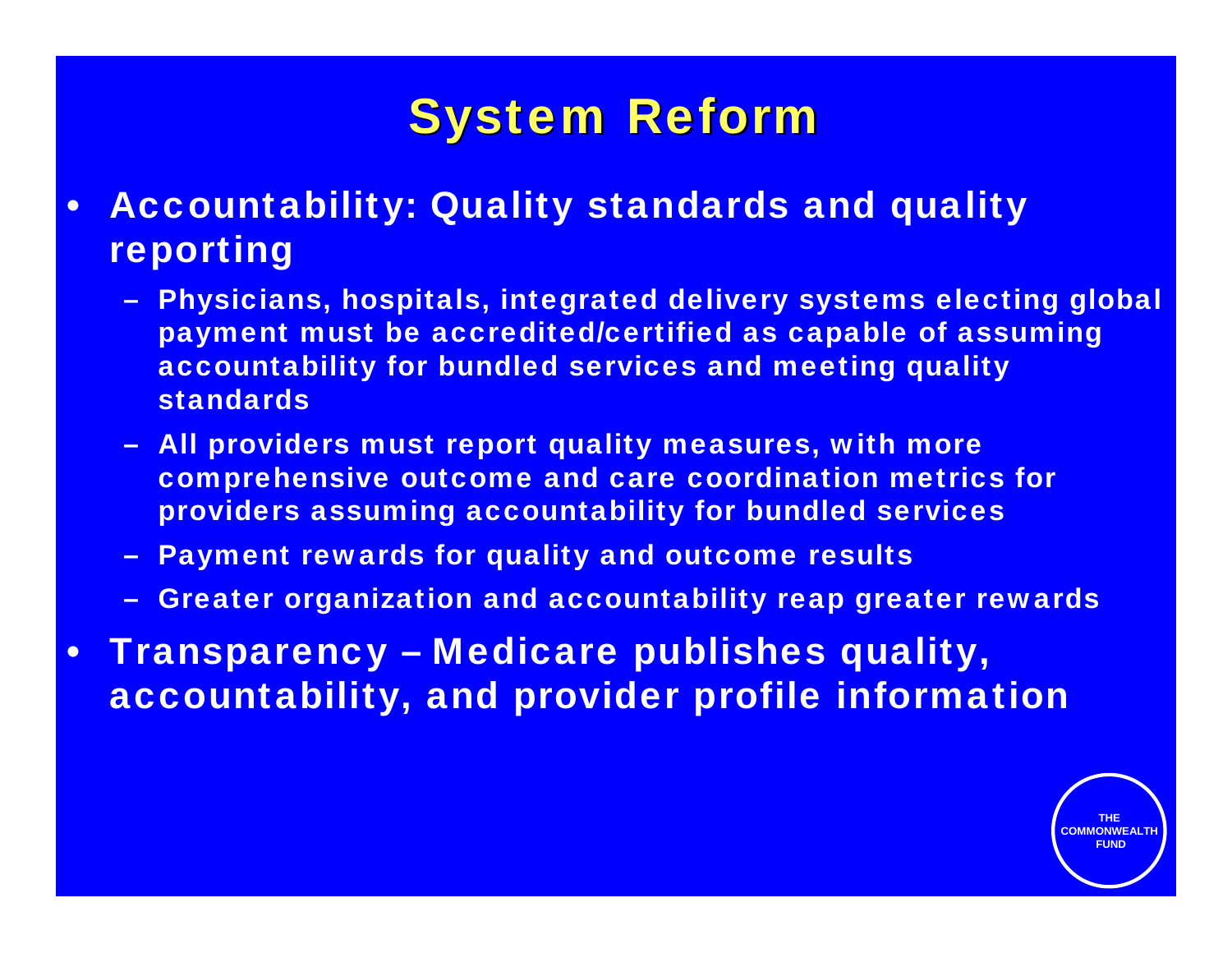## **System Reform**

- Information technology electronic medical records within five years; 1% assessment of private insurers and Medicare outlays to finance information exchange networks and safety net providers; personal health records accessible to beneficiaries
- $\bullet$  Comparative effectiveness – center to evaluate comparative effectiveness of drugs, devices, procedures; benefit design tied to recommendations

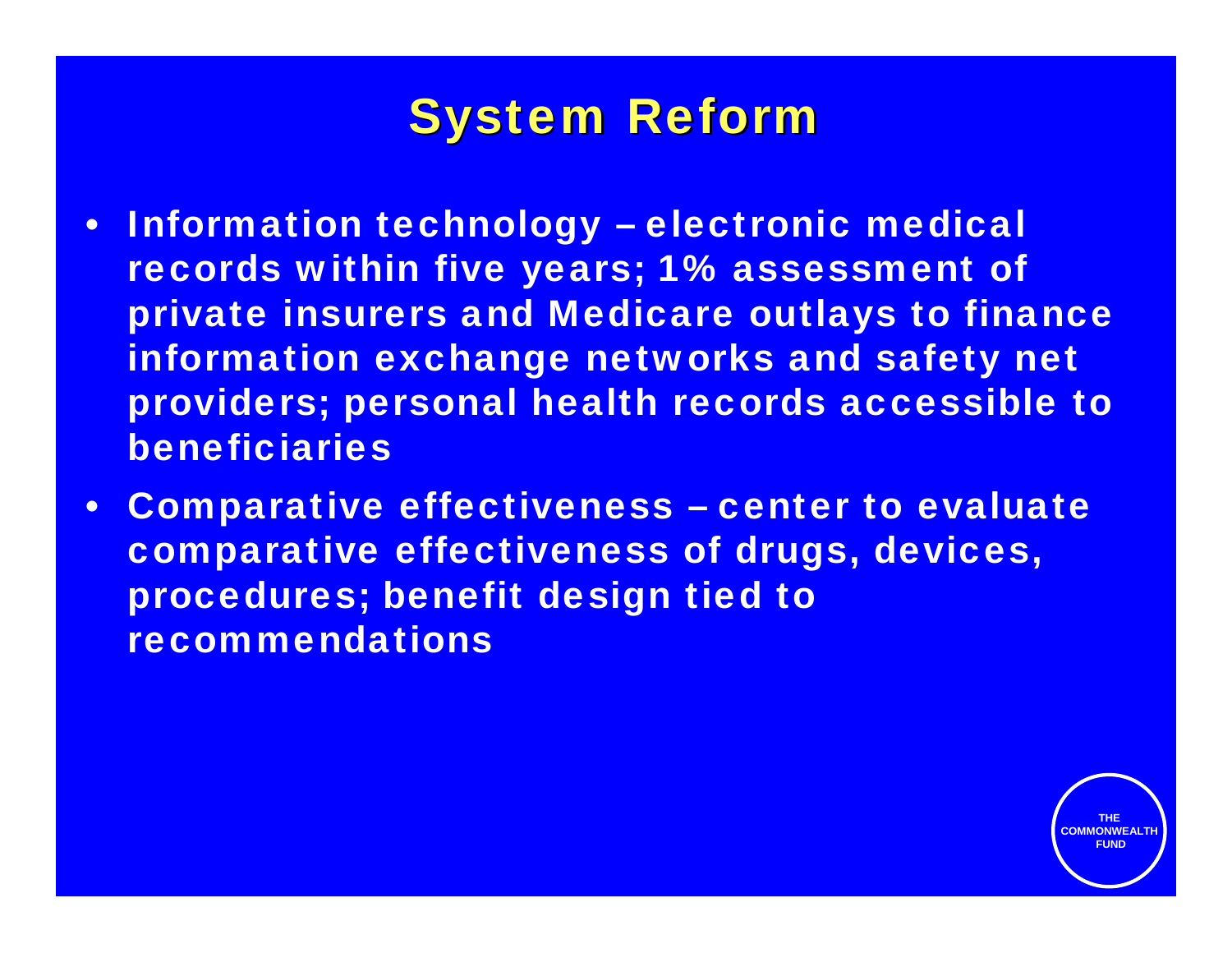## **Payment Reform**

• Provider choice of per patient or per episode global fee payment

#### •Physician payment choices

- Fee-for-service rebalanced toward primary care
- Blended fee-for-service, patient-centered medical home fee
- Primary care per patient global fee
- Ambulatory care per patient global fee
- –Admitting physician inpatient care global fee, 90-day follow-up

#### $\bullet$ Hospital payment choices

- DRG per hospitalized patient
- Global DRG fee for hospitalization, 90-day warranty
- $\bullet$  Integrated delivery system choices – above options, plus:
	- Global DRG fee for hospitalization and inpatient physician services, 90-day follow-up and warranty

**THE COMMONWEALTHFUND**

Full capitation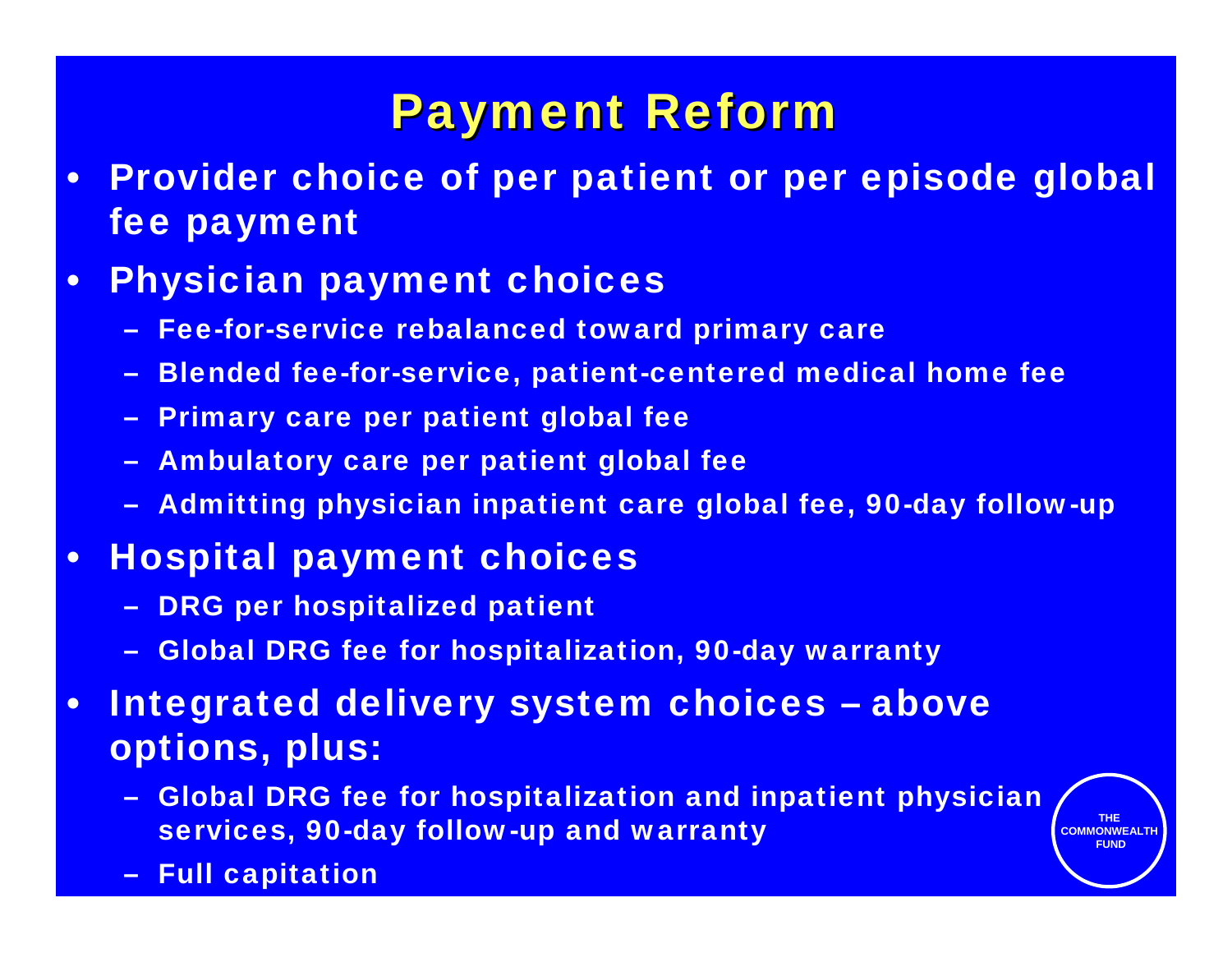### **Organization and Payment Methods**

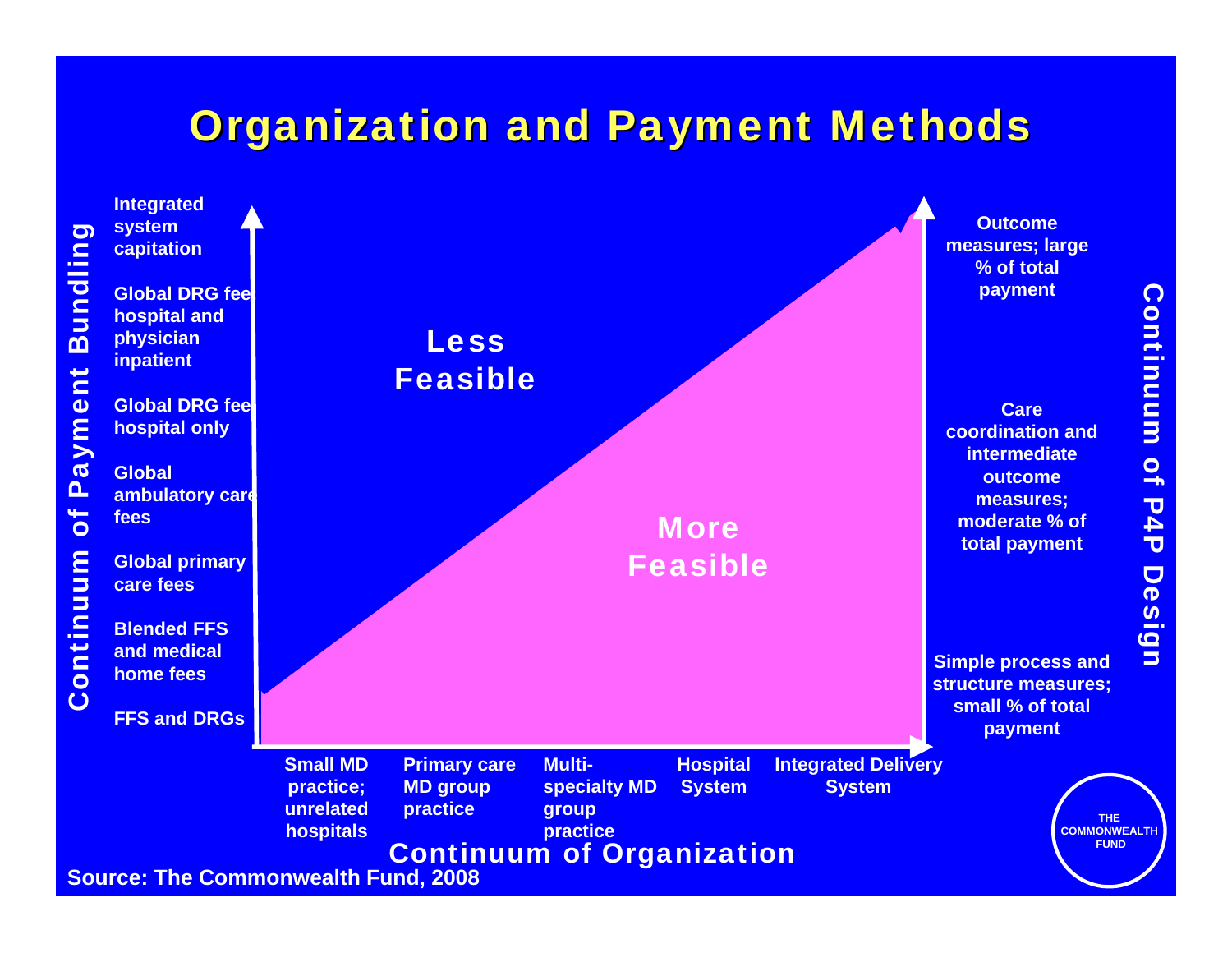## **Agenda for Change**

- • Offer Medicare Extra as a choice to small employers and individuals, eliminate two-year waiting period for disabled, and buy-in for older adults; financial protection for beneficiaries
- $\bullet$  Rebalance physician fee schedule toward primary care
- • Blended payment – FFS, medical home fee, rewards for quality
- • Option of global fee payment options to physicians, hospitals, and integrated care systems

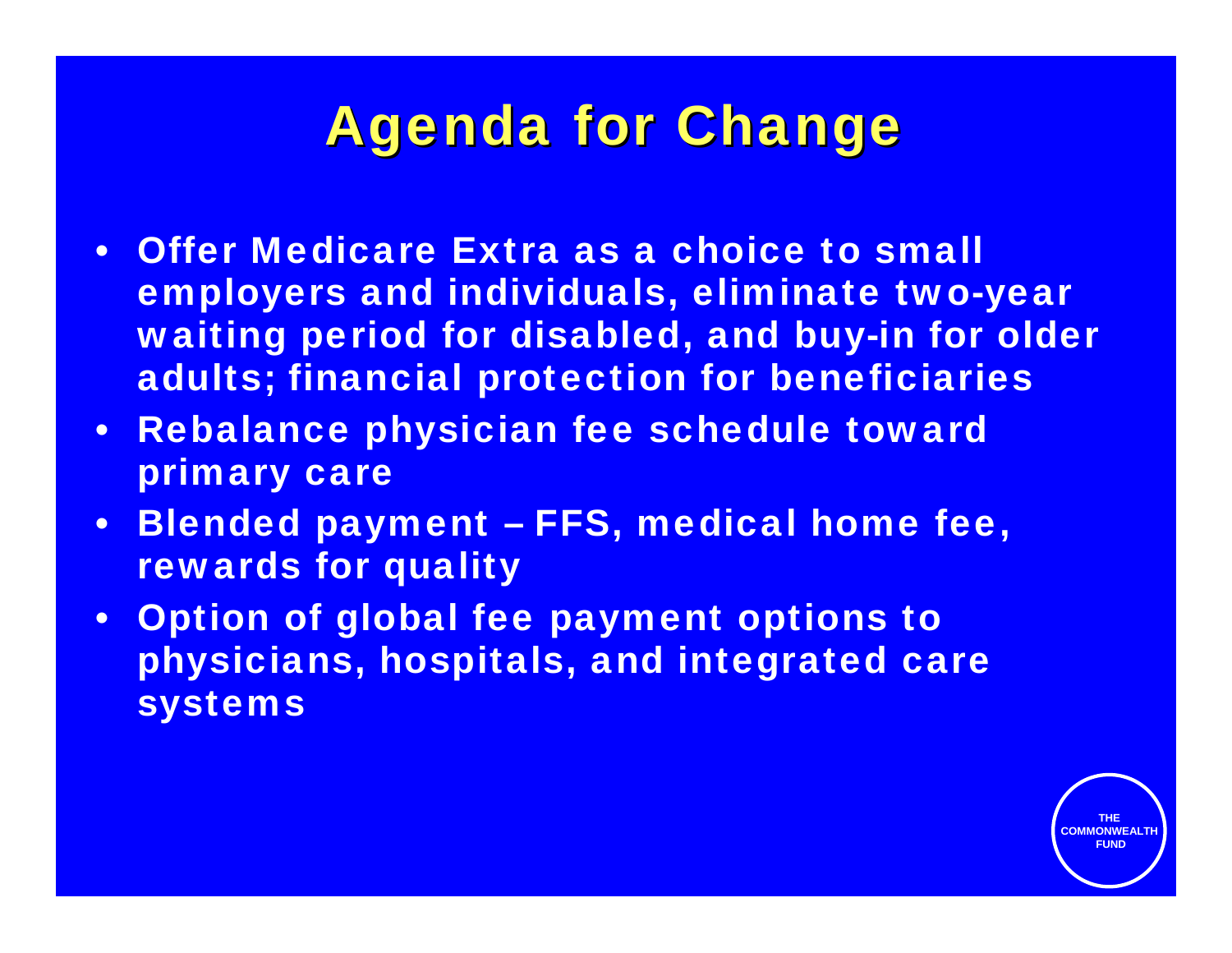## **Agenda for Change**

- $\bullet$  Accountability for quality and care; rewards for results and for greater organization, care coordination, and accountability
- •**Transparency**
- $\bullet$  Health information technology and information exchange networks; personal health records for beneficiaries

- $\bullet$ Comparative effectiveness
- • National leadership and public-private collaboration